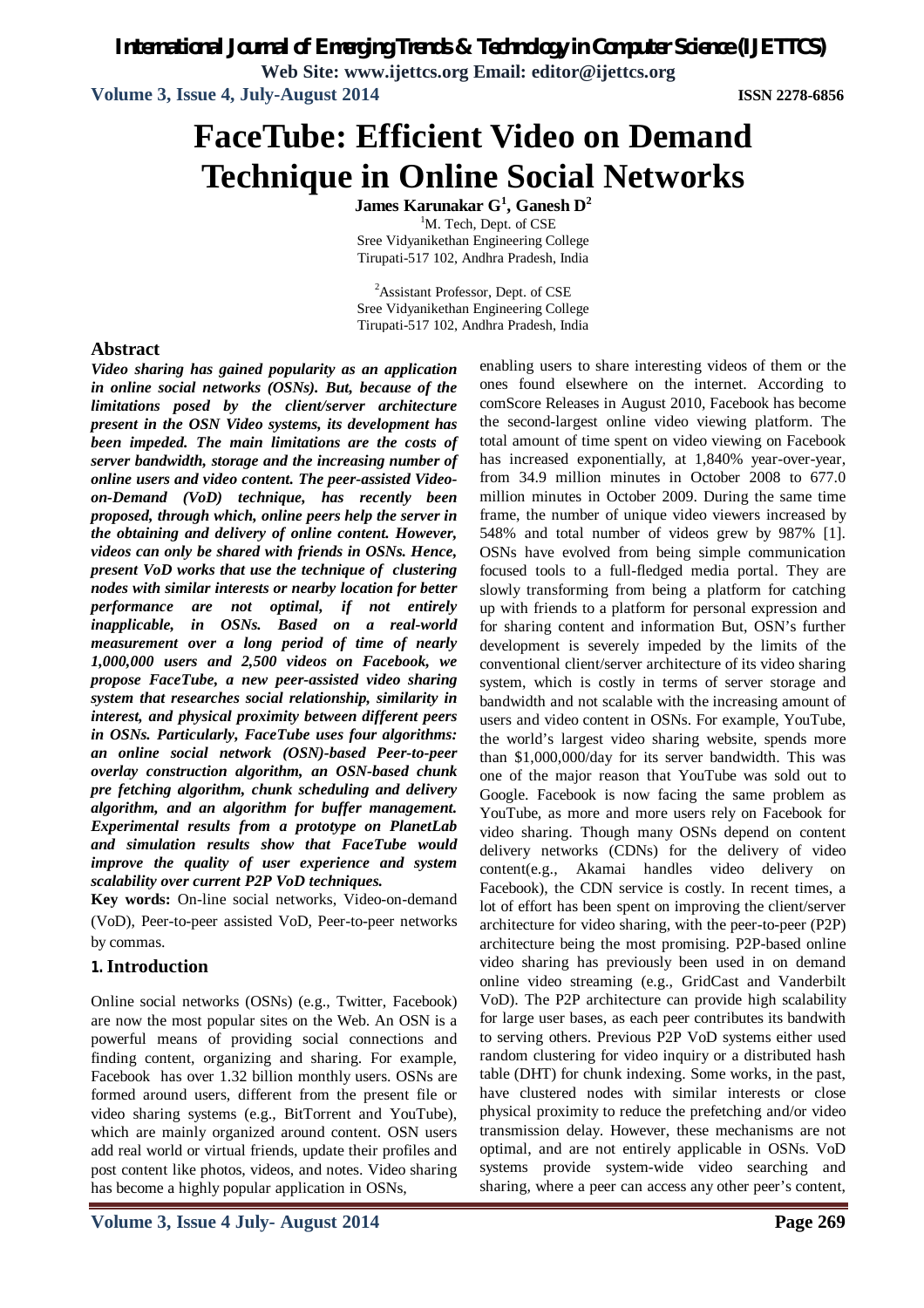# *International Journal of Emerging Trends & Technology in Computer Science (IJETTCS)* **Web Site: www.ijettcs.org Email: editor@ijettcs.org Volume 3, Issue 4, July-August 2014 ISSN 2278-6856**

whereas, OSNs do not provide video search functionality. Videos are shared by user's friends in Facebook through the Friend-of-Friend (FOF) relationship. Particularly, if a friend of user A, say user B, receives notification when user A uploads a video, and user B's friend C is informed about the video only when user B "shares" the video, and so on. Facebook has different options to share videos only between friends, FOFs (default), or everyone. As a result, Faceboook users watch videos driven much more by the friendship, than the video content.



# **2.Related Work**

Peer-to-peer video-on-demand (P2P-VoD) is one of the most commercially important and technically challenging applications. In such systems, each video file is typically divided into sub-pieces that are stored possibly at different sending peers, and the receiving peer often needs to coordinate multiple senders by specifying a transmission schedule for them. In [2], the authors investigate the transmission scheduling problem for a specific P2P-VoD system, which is PPLive. Based on the delay analysis, an optimization problem is formulated to design the schedule for sending peers to transmit their sub-pieces. The objective of this optimization is to maximize a defined reward and at the same time meet the delay constraint required to ensure video quality at the receiver. Unlike streaming live content, P2P-VoD has less synchrony in the users sharing video content, therefore it is much more difficult to alleviate the server loading and at the same time maintaining the streaming performance. To compensate, a small storage is contributed by every peer, and new mechanisms for coordinating content replication, content discovery, and peer scheduling are carefully designed. In [3], the authors describe and discusse the challenges and the architectural design issues of a large-scale P2P-VoD system based on the experiences of a real system deployed by PPLive. After analyzing a large amount of collected data, number of results on user behavior, various system performance metrics, including user satisfaction is presented. The recent three years have witnessed an explosion of networked video sharing, represented by YouTube, as anew killer Internet application. Their sustainable development however is severely hindered by the intrinsic limit of their client/server architecture. Long-term measurement of over five million YouTube videos, on the other hand, reveal interesting social networks with strong clustering among the videos, thus opening new opportunities to explore. In [4], the authors propose NetTube, a novel peer-to –peer assisted delivering framework that explores the clustering in social networks for short video sharing is proposed. In [5], the authors propose SocialTube, a novel peer-assisted video sharing system that explores social relationship, interest similarity, and physical location between peers in OSNs.

# **3.Proposed algorithm**

We propose two Algorithms:

- 1. Online social network (OSN)-based Peer-to-peer overlay construction algorithm
- 2. Online Social Network based Pre-fetching Algorithm

#### **Design Considerations:**

All the nodes considered in the algorithm are active Facebook users who view videos

- **Description of the Proposed Algorithms:**
- **1.Online social network (OSN)-based Peer-to-peer overlay construction algorithm**

Aim of the proposed algorithm is to cluster peers based on their social relationships and interests.

#### **Step 1**

Define Thresholds Define two thresholds, Th and Tl, for the percentage of videos in that a viewer has watched during a time unit. If the percentage value of a viewer is  $\geq$  Th, then the viewer is said to be a follower. If the percent is  $T < x \leq T$ h, the viewer is said to be a non-follower. Establish a per-node (as opposed to pervideo in YouTube) P2P overlay for each source node. It contains of friends within 2 hops to the source node that watch at least a certain percentage  $($   $>$  Tl) of the source node's videos. Such peers of a source node (source friend) S in the online social network constitute a P2P overlay for the source node.

## **Step 2**

Build a hierarchical structure The second step is to build a hierarchical structure that connects a source node with its socially-close followers, which, in turn, connects the followers with other non-followers. The source node pushes the first chunk of its new video to its follower nodes. The chunk is then cached in each follower and has a high probability of being used, since follower nodes watch almost all videos of the source node. Also, non-followers having the same interest are grouped into another cluster called interest cluster for video sharing. Peers grouped in an interest cluster are termed interest-cluster-peers. Since the source node and followers are involved in every interest cluster for providing video content, the group formed by the 'source nodes, follower nodes, and interest clusterpeers' is called an 'Interest cluster swarm'. All nodes in a swarm all called swarm-peers. **Step 3**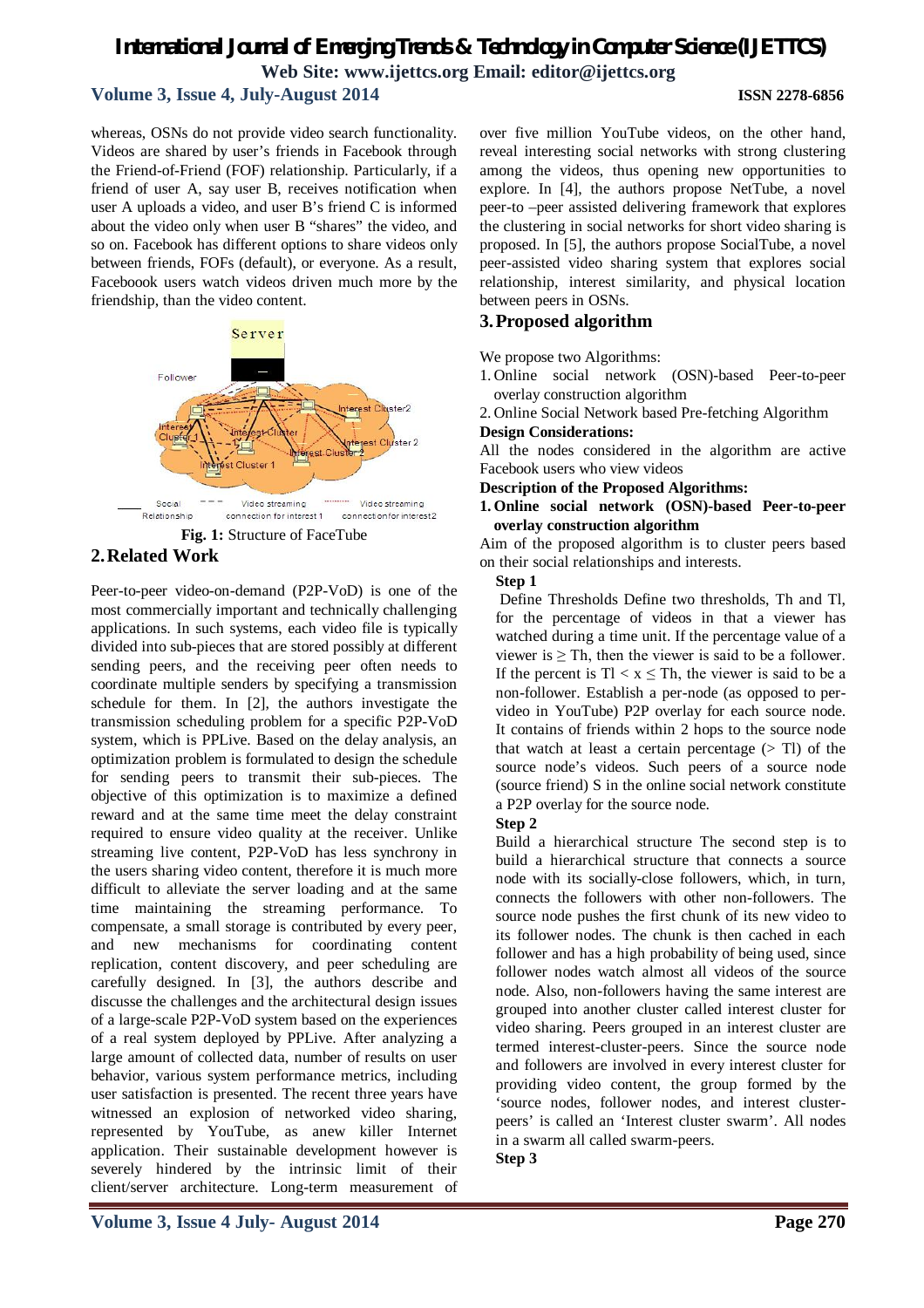# *International Journal of Emerging Trends & Technology in Computer Science (IJETTCS)* **Web Site: www.ijettcs.org Email: editor@ijettcs.org**

# **Volume 3, Issue 4, July-August 2014 ISSN 2278-6856**

Random connection of peers Most viewers of a video are usually physically close peers. Hence, in order to reduce transmission delay, physically proximate interest-cluster-peers are randomly connected with each other. Based on their Internet Protocol Address, subnet information, the peers find the peers that are physically proximate to them. To protect the privacy on Online Social Networks, a constraint can be added, in which peer A can connect to peer B only when peer A is peer B's friend or can access peer B's shared videos. The viewers of the videos S are formed into two swarms. Since the nodes in each swarm have a probability of owning chunks of the same video, they can bring chunks from their swarm-peers without having to rely on querying the server or large scale query flooding.

## **Step 4**

Regular Tracking by server The server tracks, and keeps records of the video watching activities of viewers of a specific source node in order to identify and update its followers and non-followers based on FaceTube's thresholds of predefined Tl and Th. The source node itself can perform this duty if it has sufficient capacity. The nodes in the system should report their video providing activities to the server. When the server confirms that a peer is a non-follower of the source node, the server it notifies the source node about the non-follower along with its interests. The server must also periodically update the roles of the followers and non-followers. Whenever a node becomes neither a follower nor a non-follower, the server removes it by notifying others to disconnect from the node. However, when a follower becomes a non-follower, its connections are also updated accordingly.

#### **2. An Online Social Network-based chunk pre fetching algorithm:**

The main aim of the algorithm is to make the videos available to the nodes without having to go back to the server.

## **Step 1**

Push the prefix Whenever a source node uploads a brand new video to the server, it also pushes the prefix (i.e. first chunk) of the video to its follower nodes and to the interest-cluster peer nodes in the interest clusters matching the content of the video. After this, the prefix receiver nodes store the prefix in their cache. Because these followers and interest-cluster-peers might watch the video, the cached prefixes have a high probability of being used. As soon as the nodes request the videos, the locally stored prefix will be played immediately without delay.

#### **Step 2**

Retrieval of the remaining video In the meanwhile, the node will try to retrieve the remaining video chunks from its swarm-peers. A requester request 4 online nodes in parallel to provide the video content, to

guarantee provider availability and achieve low delay by retrieving chunks concurrently. First, it contacts interest cluster- peers, then followers, and finally the source node. However, if the requester cannot find four providers even after the source node is contacted; it resorts to the server as its only provider. The server will be able to guarantee the availability of the video, even if the number of online users in a swarm is relatively small.

# **4.Simulation Results**

Our simulation is based on a part of our crawled dataset, which consists of approximately 2,000 unique videos. We have selected 5,000 nodes from the trace data. The connectivity degree of the selected nodes is based on power-law distribution with a skew factor of 0.5 [6].We then assigned each one of the 2,000 videos to a randomly selected node in the system. We have used the statistics in Table 1 used in [4], to simulate real world Internet environment, where all the peers have heterogeneous bandwidth. Each node is given a location ID in [1-10], in order to simulate the geographic locations of nodes. The nodes that have numerically closer IDs are geographically closer nodes. We have used the method of distribution of friendship in spatial proximity from [7] in our experiments. Table 2 depicts the default parameters unless otherwise specified. The bit rate of the video was set to 330 kbps. Based on real world observations, we have assumed that whenever a node does not receive a chunk in time for viewing, it pauses for 3 seconds and only then resumes playback. The file size of a video was randomly selected from [20-30] MB, which is the usual size for a video with a length of 2-3 playing minutes.

**Table 1:** Bandwidth capacity and distribution of users

| Groups | Downloading | Uploading | Percentage | οf |
|--------|-------------|-----------|------------|----|
|        | bandwidth   | bandwidth | nodes      |    |
|        | 768k/s      | 128k/s    | 21.4%      |    |
|        | 1536k/s     | 384k/s    | 23.3%      |    |
|        | 3072k/s     | 768k/s    | 55.3%      |    |

**Table 2:** Experiment default parameters

| <b>rapid 2.</b> Experiment defiant parameters |                                |  |  |
|-----------------------------------------------|--------------------------------|--|--|
| Parameter                                     | Default Value                  |  |  |
| No. of clients                                | 5000                           |  |  |
| No. of videos                                 | 2000                           |  |  |
| No. of interest categories                    | 19                             |  |  |
| No. of interests per client                   | $2 - 4$                        |  |  |
| Trace duration                                | 40 days                        |  |  |
| Chunk size                                    | 3Mbytes                        |  |  |
| Prefix length                                 | 3 Mbytes                       |  |  |
| Server uploading bandwidth                    | 20 Mbps                        |  |  |
| Video size                                    | Distribution of YouTube videos |  |  |
| Cache size                                    | 300 Mbytes                     |  |  |
|                                               |                                |  |  |



**Fig. 2:** Pre fetching accuracy vs. node population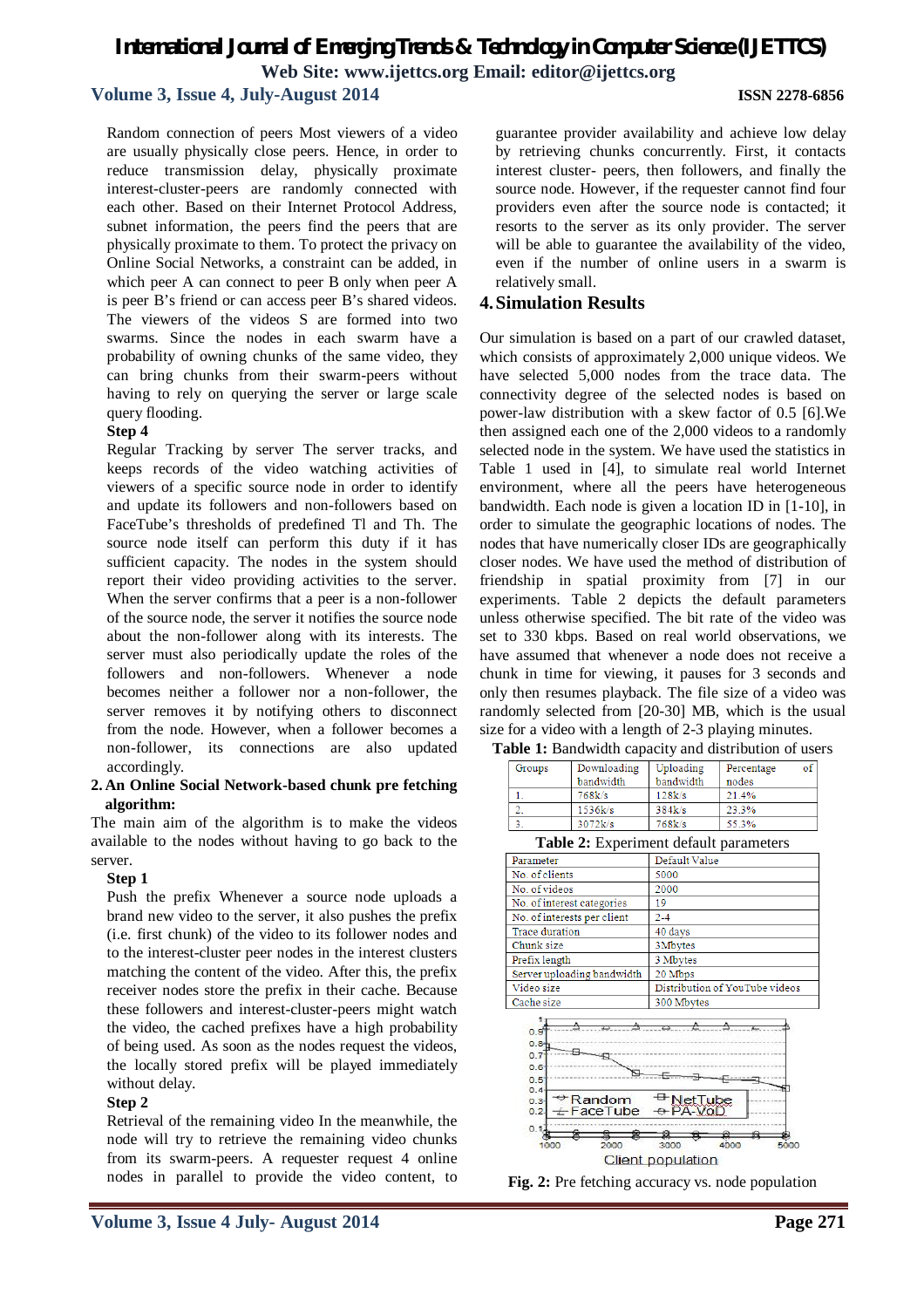# *International Journal of Emerging Trends & Technology in Computer Science (IJETTCS)* **Web Site: www.ijettcs.org Email: editor@ijettcs.org**

**Volume 3, Issue 4, July-August 2014 ISSN 2278-6856**



**Fig. 3:** Prefetching accuracy vs. no. of pre fetched videos



**Fig. 4:** Prefetching accuracy vs. no. of watched videos



**Fig.5:** No. of searched clients vs. client population



**Fig. 6:** Chunk transmission delay vs. client population



**Fig. 7:** Percent of server contribution vs. client population



**Fig. 8:** CDF of node startup delay



**Fig. 9:** CDF of chunk transmission delay



**Fig. 10:** CDF of the percent of server contribution in different systems



**Fig. 11:** CDF of accumulated freezing delay